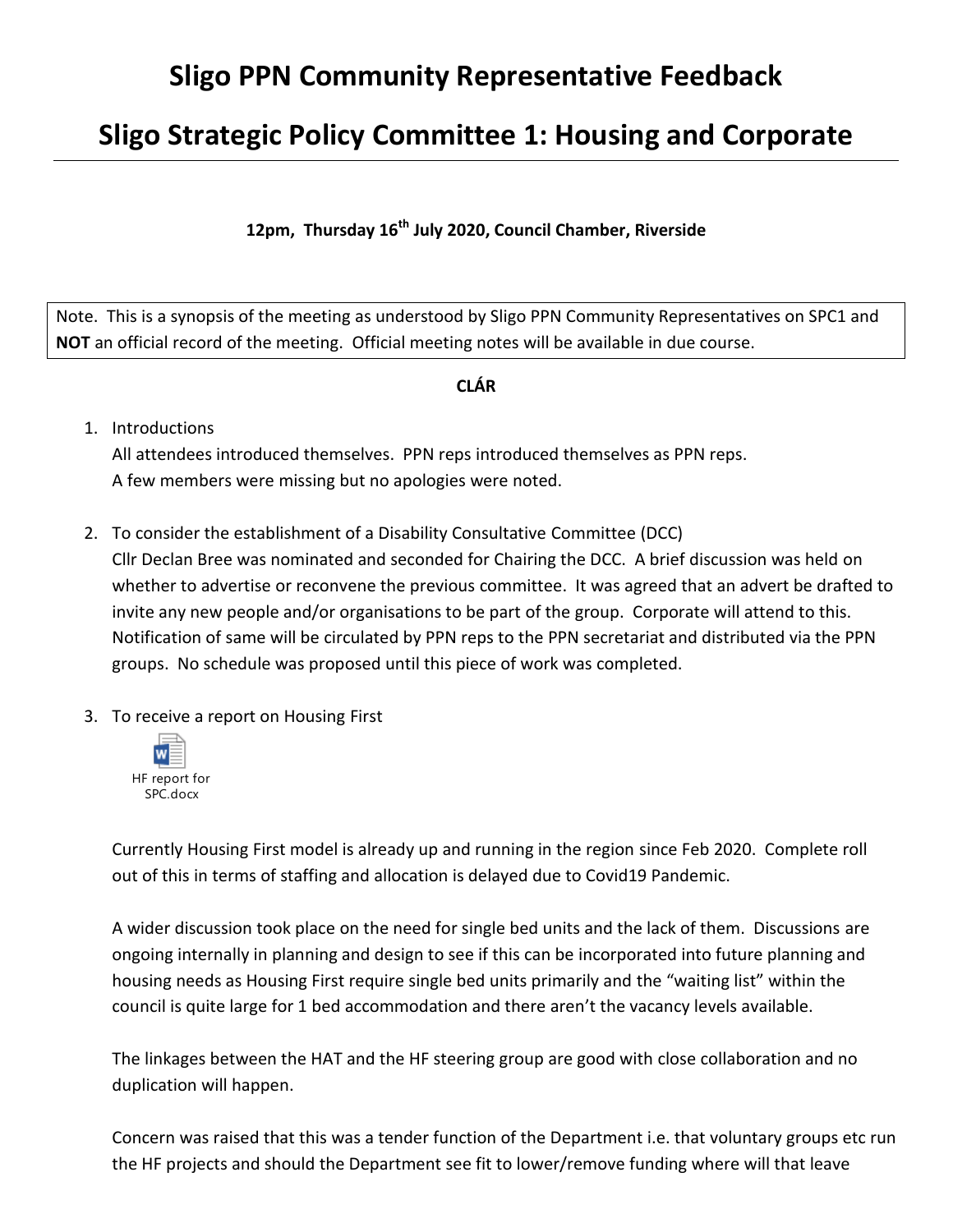these vital programmes? A number of members suggested that this should be a function of the council given that the council will most likely be housing the service users.

4. Current Housing Data



Housing data (output) was discussed. Initial figures on waiting list (c.1500 mix of HAP/Transfers etc) suggest that even if all built on time there will still be a shortfall. Official figures were not available in report for attendees but ssourced from another office during the meeting. A request for these to be updated and available for the next meeting will happen.

SEO suggesting that more housing is needed and funding / designs / plans will have to be forthcoming to address not just the shortfall but also to keep up with demand.

Any new projects being discussed won't be realised for at least 2-3 years. Again Covid19 has delayed all existing programme of works which is having a knock on effect on other pieces of work such as expressions of interests and tenders for works on older properties.

The issue of reliance on the private market regarding HAP was highlighted. There was a general sense from attendees that HAP should not be the main vehicle for housing development, especially security of tenure but that nonetheless many like the flexibility of HAP. Examples were given of some cases relating to single parent families struggling and paying 'under the counter' money to landlords to remain in their home is placing a burden on them.

This will be raised again no doubt at other meetings.

General concerns expressed by attendees that the council need to be building more and take more ownership of the process.

RAS figures for Sligo are approx. 300 but no official figure was available to attendees.

A query to have a report on vacant properties was asked for. Council to consider this as sometimes this can be sensitive information. SEO to report back at next meeting on this.

## 5. Calendar of Meetings

The chair proposed that to facilitate everyone coming from different parts of the county that SPC 1 meetings be held on the morning of regular council meetings, i.e. if meetings are to be 1 hour duration they could be held before the general council meetings at 10am. Attendees were asked if this was suitable. 1 rep suggested that if meeting went over was 1 consideration but also the work of the SPC should be in the SPC and not move onto "in chamber meetings were all reps cannot attend".